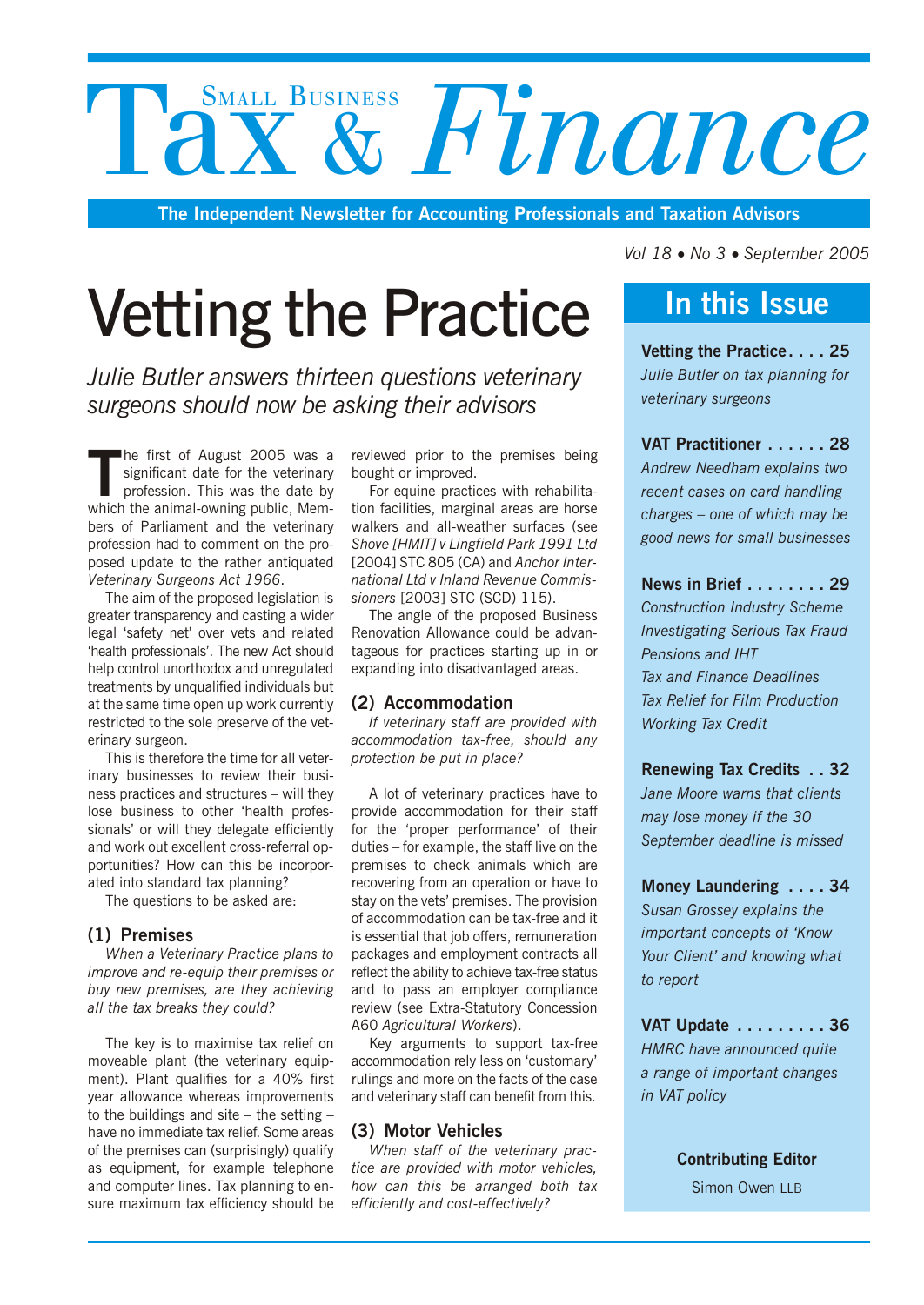#### **Veterinary Practices**

If the staff are able to take the vehicle home, which means it will not qualify as a pool car, then the tax treatment could be harsh, making the use of vans very attractive. To the vets' practice they qualify for 40% first-year allowances as opposed to a writing-down allowance restricted each year to a maximum of £3,000. An extra bonus is that VAT paid on vans is an allowable VAT expense – *i.e.* the input VAT can be claimed.

To the employee the tax benefit-in-kind for a van is currently very attractive at £500 a year or £Nil if there is no private use. (The rules change from 6 April 2007 when the benefit-in-kind becomes £3,000 per annum plus an additional £500 if fuel for private purposes is provided.)

To help avoid any question of doubt as to the business usage, the practice name signwritten on the vehicle can be a very effective argument and is anyway a cheap source of marketing the practice.

A lot of snobbery surrounds the choice of vehicle and essentially the practice vet needs capacity to store drugs and equipment that can be accessed from the back of the vehicle, to travel cost effectively and to promote the practice.

Vans can include twin-cab pick-ups and smart four wheel drive vehicles with blackened windows. Will tax efficiency win the day against the all-important perceived concept of 'image'?

#### **(4) Incorporation**

*Has the veterinary practice trading vehicle been reviewed for tax efficiency – in other words, have you considered incorporation*?

Incorporation can not only give some protection from liability but it can also represent favourable tax savings. The move from a sole trader or partnership can mean the tax-efficient transfer of goodwill and the ability to draw down on loan accounts. Vets normally like to leave money in the practice. Retained profits will be taxed at the corporation tax rate of 19% as opposed to the personal tax rate of 40%. The company offers the opportunity to make junior vets 'directors' without having, initially, to give away ownership.

Veterinary practices have a history of fall-outs and changes of structure. Shareholder agreements which protect the interests of each of the vets, directors' service agreements and partnership agreements are essential.

#### **(5) Self-employed status service providers**

*Is there any scope within the veterinary profession to engage people, especially locums, on a self-employed basis?*

Where the circumstances and facts represent a true selfemployed relationship, then yes. The recent rush of employer compliance reviews on veterinary practices focusing on status issues of locums does not preclude genuine self-employed arrangements existing and both parties enjoying the tax benefits of this status.

#### **(6) Promoting the Practice – Sponsorship**

*How can expenses incurred by vets, who are involved in animal 'hobbies' or professional competition, achieve tax relief for the practice?*

The training given to the veterinary profession does not often equip them for marketing and the hard sell. It could be argued that the professional relationship between veterinary surgeon and animal owner would be eroded through hard sell tactics. The key to marketing is personal contacts and trust. The animal owner needs to understand the alternatives available. Veterinary work is not just a science; it becomes an art when alternative treatment is available – for example, animal destruction or salvation – and explanations as to the emotional and financial costs attached need to be provided for owners.

Obtaining clients for the veterinary practice through linked activities – such as showing, competing or playing polo – can be very beneficial to the practice. Where there are a number of partners, this can best be achieved by way of sponsorship arrangements – for example, the practice sponsors the local point-to-point, eventers or show dog for the season. Well drafted sponsorship agreements with clear evidence of the benefits to the practice are the key to efficient tax saving. The Inland Revenue does look closely at all such arrangements so facts to support commerciality must be available.

#### **(7) Pension Reform**

*Vets have a reputation for not providing for their own pensions as they often plan to rely on the future sale of the practice. But the value of practices has been falling, as so many vets just start up on their own without purchasing goodwill. How should a vet provide for his or her future?*

'A' day for pensions is 6 April 2006. The new régime should make pension legislation easier to understand and easy to use. For many vets who are 'asset rich' and 'income poor' there could be a lot of scope to use these new provisions effectively.

The concept of vets having their own pension funds as opposed to just writing out cheques to a scheme is becoming a more common concept which is widely understood by the profession. Obtaining an independent review of the pension options should be high on the veterinary practice's 'to do' list.

#### **(8) Practice Division**

*Now that more veterinary practices have incorporated, how is practice splitting in a Limited Company generally approached?*

The Limited Company can be split without CGT consequences if Revenue clearance is obtained first. If part of the practice is to be sold on to a third party clearance can also be obtained to try to obtain Business Asset Taper Relief (BATR) for the vendor without the BATR clock having to restart.

#### **(9) Inheritance Tax (IHT)**

*Whilst most vets plan to live to enjoy a very happy retirement, what IHT angles should be looked at in deciding the structure of the practice?*

The aim should be to achieve 100% IHT relief on all the shares in the veterinary practice. The key problems are likely to be the value of goodwill and the freehold property. With regard to the latter, for various reasons the property is often kept outside the practice accounts. Examples of the reasons for keeping freehold property outside the practice would be the lack of Business Asset Taper Relief (BATR) in a limited company or where the structure of the ownership of the freehold property is different from the practice structure. A common procedure is for the property to be let to the practice at full market rent. As the asset is owned outside the practice, the